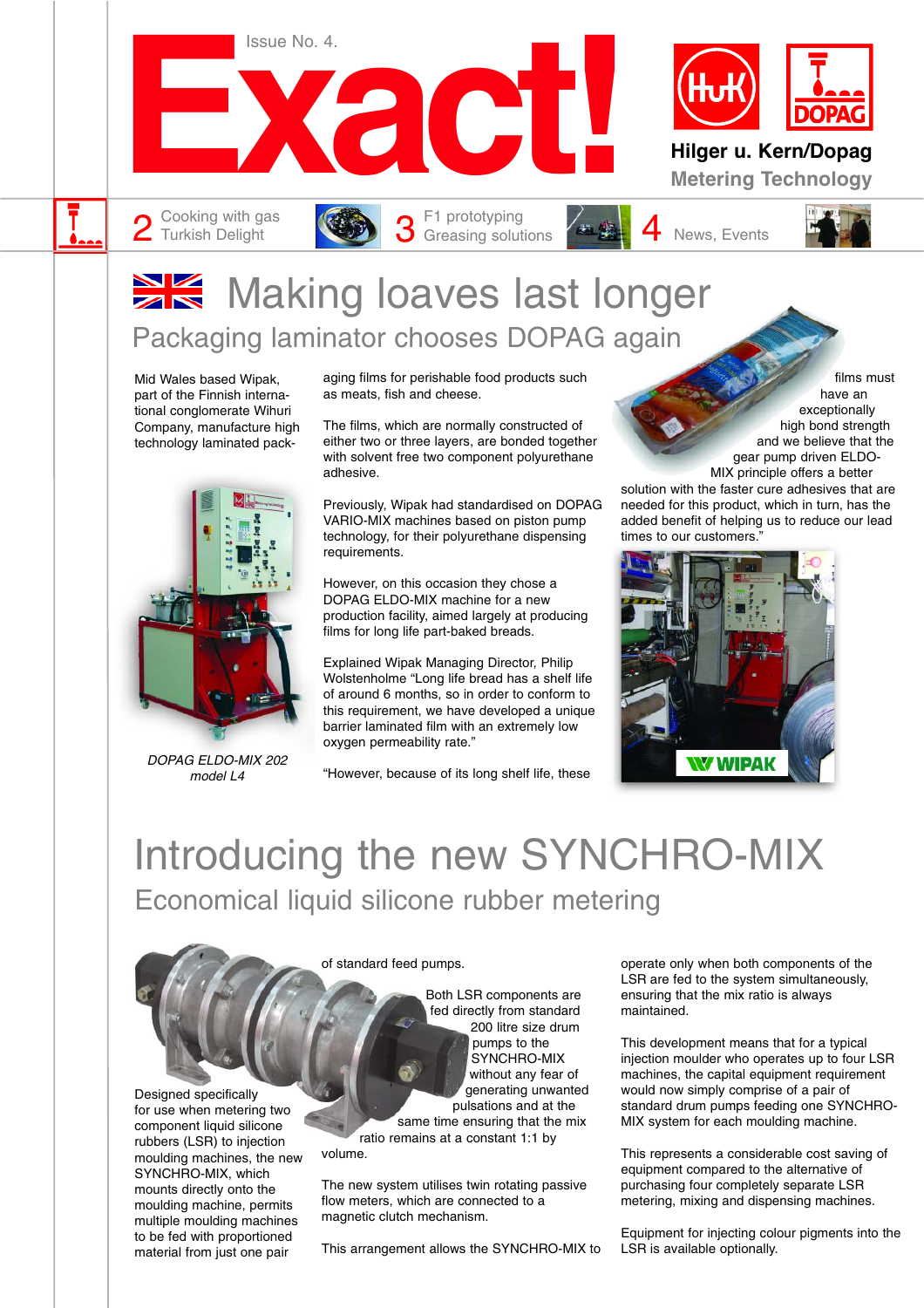# Turkish delight Keeping the wheels of industry turning

Located in the city of Polatli, close to Turkey's capital city Ankara, ORS is one of Europe's premier precision ball bearing manufacturers.

Established in 1983, ORS were one of the first ball bearing manufacturers in the world to be accredited with ISO 9000. They now operate from a state of the art 40,000 m2 facility, where they employ over 1,400 people.

#### DOPAG has been

supplying ORS with equipment for pumping and metering grease for 13 years through local distributor Gunmak, who are based in Istanbul.

During this period, ORS have installed 20 transfer pumps, the majority of which feed the grease directly from 200 litre size drums to fully

automated production lines via pipework manifolds, that work 7 days a week on a 3 shift production schedule.

Stations where production requirements are smaller utilise semi-automatic facilities, where the bearings are presented to a fixture manually before the grease is automatically metered into the bearing.

Supplying bearings to the automotive industry via international customers such as Valeo demand the highest levels of accuracy and repeatability from the metering process, which is why ORS has standardised on DOPAG



Semiautomatic grease metering station

ORS

#### metering valves.

ORS plan to manufacture 50 million bearings during the coming year, so it must be comforting to know that it is DOPAG pumps and metering valves that will be responsible for keeping the wheels of industry turning.

### **XX** Cooking with gas **Hotpoint** Merloni saves £40,000 per year with DOPAG system!

In 2002, UK based General Domestic Appliances Ltd. (GDA), owners of the market-leading Hotpoint brand, became part of the giant Italian domestic appliance manufacturer Merloni Elettrodomestici.

Merloni enjoys around 15% of the domestic appliance market in Europe with famous household brand names such as Hotpoint, Indesit, Cannon, Ariston and Scholtès, turning over around 3,008 million during 2003.

Amongst the products produced by Merloni UK in the former GDA factory in Blythe Bridge, are both gas and electric cooker hobs, which range in size from 50 cm in width right up to 120 cm.



DOPAG P200 drum pump

It is important that all the hobs are sealed effectively against liquid spillage and particularly so in the case of ceramic/electric hobs, as any leaks could penetrate to the electrical components situated beneath the surface of the hob.

This is achieved by dispensing a bead of liquid RTV silicone supplied by Ambersil, around the periphery of the hob during the assembly process after which an inner frame is placed over the bead to form a barrier to moisture ingress.

Traditionally, the RTV silicone dispensing process has been carried out using 310 ml size cartridges, but following a cost reduction exercise, it was discovered that significant savings could be achieved through purchasing the silicone in bulk.

As this process takes place in two separate locations, DOPAG (UK) Ltd. designed a pipework distribution system for Merloni to install, to direct the flow of silicone to these locations. A DOPAG P200 twin post ram mounted pump was selected to pump the silicone directly from 200 litre size drums to the two work stations, from a convenient remote position.

Each work station was provided with a fluid pressure regulator in order to control the flow rate of the silicone and ensure constant pulsefree dispensing during the sealing operation. Finally, manual dispensing valves are used to apply the silicone onto the hobs.



Merloni produces approximately 700 ceramic hobs every day, each one of which is sealed using this process. It is estimated that savings in material alone are in the region of £40,000 per year, simply from purchasing the silicone in bulk, resulting in an outstanding return on investment.

In addition, the system provides other benefits in the form of a reduction in waste material compared to cartridges, shorter down time when drum changing, as well as the benefit to the environment in no longer having to dispose of used cartridges.

Apart from normal routine preventative maintenance, which is minimal, the system requires very little attention. Commented NPI Leader Andrew Panther, "The system looks after itself."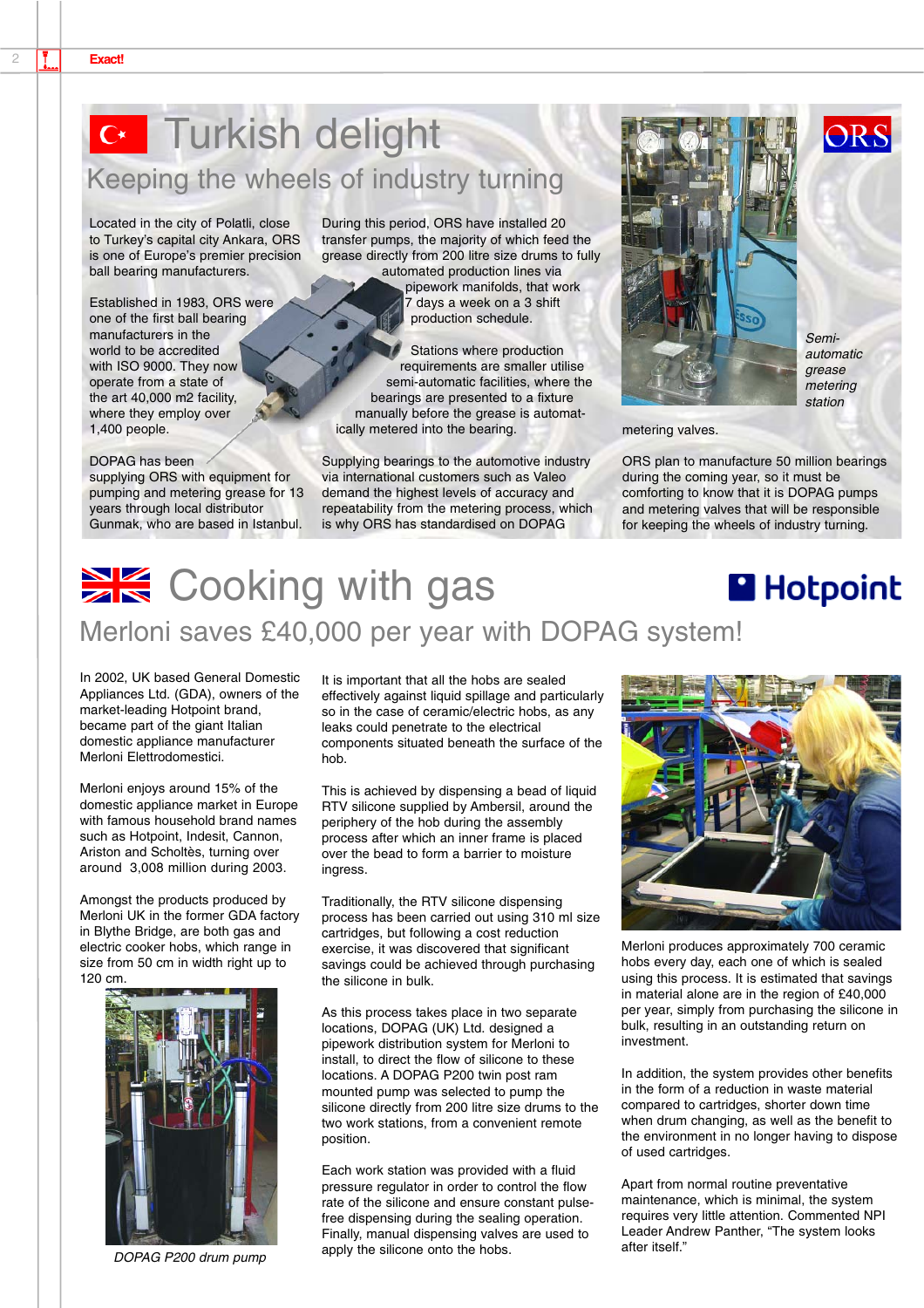## Searching for that tenth of a second New DOPAG ELDO-MIX 001 helps Renault Formula 1 **HUNTSMAN**



The village of Enstone, situated in rural Oxfordshire, just 15 miles north west of the city of Oxford, was mentioned in the Domesday Book in the year 1086.

Now, almost a millennium later, it is probably mentioned somewhat more frequently as the U.K. home of Renault Formula 1 racing. Their purpose built facility was built in 1992, but already it is the place of work to around 450 people and is responsible for the construction of 90% of the Renault Formula 1 car, as well as the coordination of the race team.

This resource houses two of the world's most high-performance racing cars in closely guarded secrecy. The fierce competition that exists between Formula 1 teams make sure that only the very best in research and development will help to achieve success on the track.

 $A$  o

Rapid prototyping is a vital tool for the aerodynamic programme, producing resin parts ranging from solid bodywork for wind tunnel testing, to delicate honeycomb structures. Capable of producing parts much faster than traditional methods, they are a key aspect for the aerodynamicists in their search for extra tenths of a second.

Following a successful demonstration at Hartlebury, Renault decided that the DOPAG ELDO-MIX 001 was the ideal machine to meter, mix and dispense the "parts-in-minutes" polyurethane resins supplied by material manufacturer, Huntsman.

This latest addition to the well established DOPAG ELDO-MIX range of gear pump driven machines was developed specifically for processing low viscosity, two component media, where fast production rates are not necessary, such as in rapid prototyping.

The DOPAG ELDO-MIX 001 can however, dispense up to half a litre of mixed resin per minute if necessary, on a continuous basis, which is more than enough for the vast majority of rapid prototyping applications.

# **SK** Greasing solutions at MECHATRONIC

Mechatronic Solutions has built a reputation over the last 15 years for the design and manufacture of high quality bespoke manufacturing, assembly and test machinery.

Now, the Birmingham based Company enjoys successful relationships with some of the leading suppliers to the automotive industry,



DOPAG metering valve bank

who, in turn, supply their products to automotive companies like Ford, Jaguar, Volvo, Land Rover, Honda, Toyota and Saab. Ever since those early days, DOPAG has been

supplying high quality pumping, metering, mixing and dispensing systems for integration into their automation cells.

Often, as a result of the constant raising of quality standards in industry, the need has been for highly accurate systems to precisely meter small volumes of lubricant onto automotive components. These requirements have fitted perfectly with the DOPAG range of pumping and metering equipment, as the latest of many applications perfectly illustrates.

Designed for first tier supplier Brose, based in Coventry, an integrated cell of eight machines has been constructed in order to provide economic assembly and functional testing of window winding mechanisms for both Jaguar and Volvo. The process requires that the winding cable mechanism hubs are applied with closely controlled, accurate, specified volumes of grease.

Furthermore, each shot of grease must be verified after dispensing has taken place. This has been achieved by feeding banks of four, chamber type metering valves fitted with proximity sensors, with grease from a P80 drum pump. The result is a solution that systematically verifies the shot reliability, whilst recognising any of four sizes of components

and automatically applying the correct shot size. Importantly, the PLC controlled system complies to zero change time.

Commented Mechatronic Managing Director, Richard Evans, winner of the coveted 2004 Better Business Awards, "DOPAG's quality products and technical know-how are a perfect match for Mechatronic Solutions."



DOPAG P80 drum pump